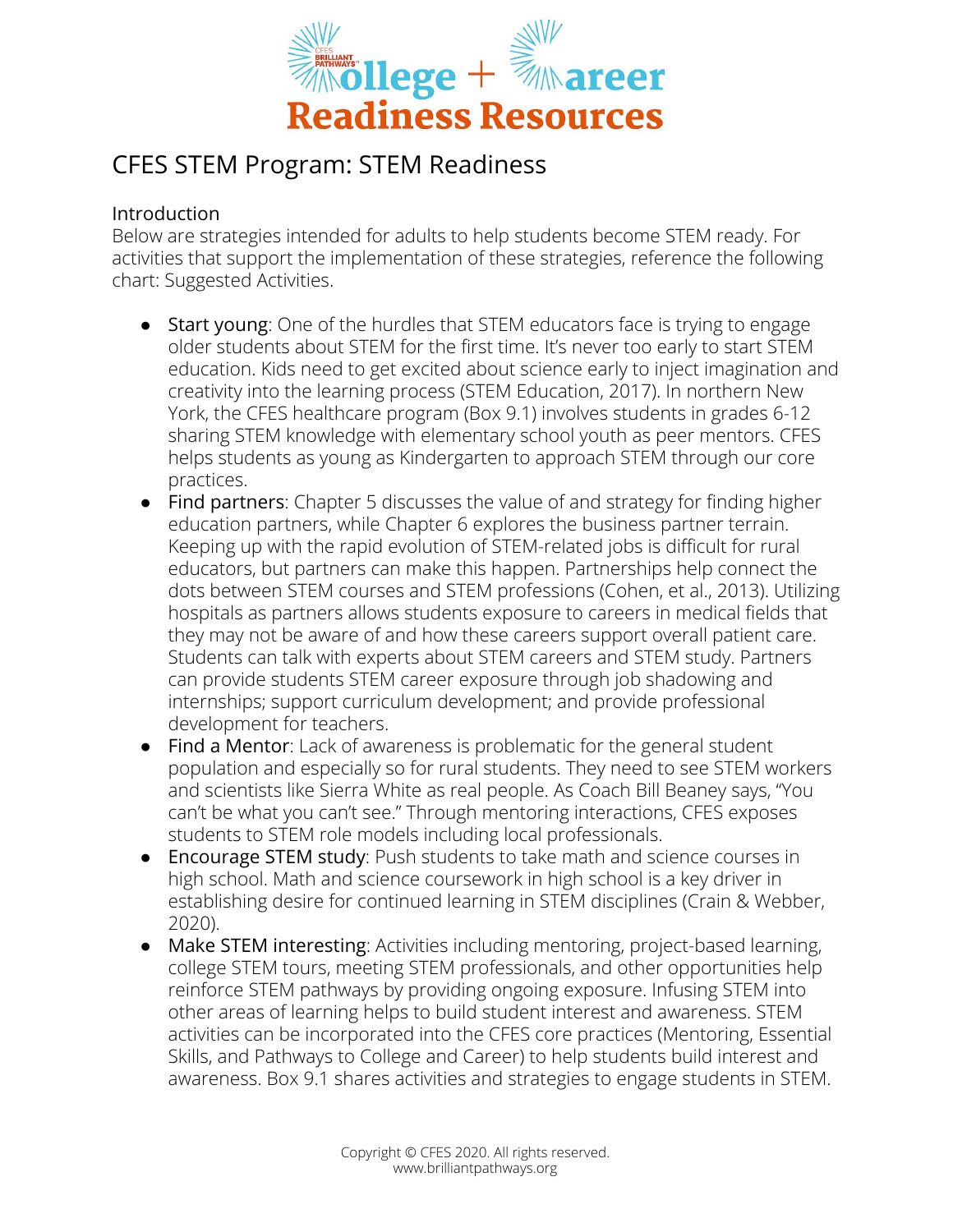

● Harness the Essential Skills: Sierra White talked about the importance of setting goals and the value of other Essential Skills like perseverance and agility. CFES helps students leverage Essential Skills to achieve STEM readiness through resources like the STEM Scholar Map (Box 9.2), and through student-led service projects (Box 9.1).

## CFES STEM Program: Suggested Activities by Grade Level

*The following chart gives a sampling of the types of activities students can engage in to become STEM ready at different grade levels.*

| <b>GRADE LEVEL</b> | <b>Suggested Activities</b>                                                                                                                                                                                                                                                                                                                                                                                                                                                                                                                                                                                                                                                                                                                                                                                          |
|--------------------|----------------------------------------------------------------------------------------------------------------------------------------------------------------------------------------------------------------------------------------------------------------------------------------------------------------------------------------------------------------------------------------------------------------------------------------------------------------------------------------------------------------------------------------------------------------------------------------------------------------------------------------------------------------------------------------------------------------------------------------------------------------------------------------------------------------------|
| All grades         | All Mentoring activities are school- based.<br>$\bullet$<br>Mentoring programs engage multiple mentors with ties to STEM: teachers and staff,<br>community members, college students, and older peers studying STEM.<br>Mentors/mentees consistently engage in Essential Skills and Pathways to College &<br>Career activities together.<br>• Participate in ongoing Essential Skill development through interactions with local<br>STEM professionals, college students, older STEM Scholars, and CFES professional<br>staff.<br>• Engage in at least two student- driven STEM-related service activities each year to<br>apply Essential Skills to real life experiences.<br>Through School-College and School- Business Partnerships, students:<br>o Participate in college visits.<br>o Meet STEM professionals. |
| $K-2$              | Pick a STEM-inspired book to read with your reading buddy<br>Draw a STEM professional at work, ask your peers to guess the job<br>Engage in STEM learning activities that promote curiosity and problem solving<br>Identify a person in your network with a STEM job<br>• Hear from STEM guest speakers (college student or professional) about their job<br>and education<br>• Attend a science fair hosted by upper grades to see STEM in action                                                                                                                                                                                                                                                                                                                                                                   |
| $3 - 5$            | Take a guided virtual tour of a college's STEM facilities<br>Watch videos about different STEM professions<br>Talk about the skills needed to work in different STEM fields (teamwork, agility,<br>$etc.$ )<br>• Work on a team to complete a STEM activity (science experiment, coding project<br>• Get a book from the library on STEM experiments for kids; ask your mentor to<br>do one of the activities with you<br>Guide younger mentees on a nature walk around the school, helping them<br>identify different plants and bugs                                                                                                                                                                                                                                                                               |